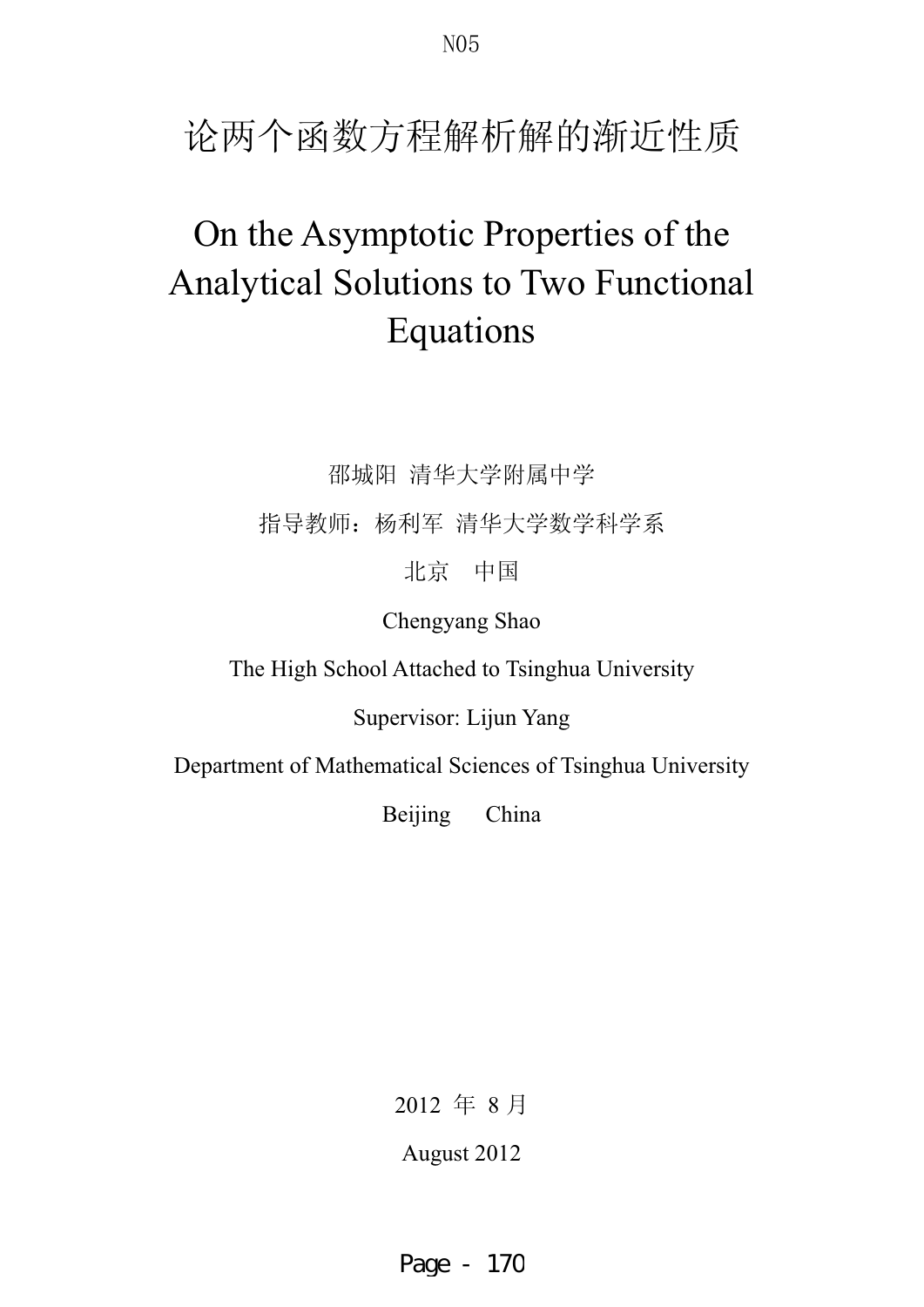### 摘要

本文研究了两个函数方程, 阐明了它们解析解的渐近性质. 它们可以看成是 某些较为特殊的函数方程的一般化. 本文将两个函数方程转化为算子方程, 然后 使用微分方程逼近算子方程, 研究了函数方程解析解的存在性. 而解析解的渐近 性质则通过复分析方法阐明. 本文的结果能够简化迭代序列的渐近估计, 也可能 在动力系统(尤其是离散动力系统的嵌入流)方面发挥一些作用. 另外, 本文的 结果也以某种不同的视角揭示了算子方程同动力系统之间的联系.

## Abstract

This paper aims at studying two functional equations, and the asymptotic properties of their solutions are also expounded. These two equations can be viewed as the generalization of some specific ones. The existence of analytical solutions is discussed through transforming the functional equations into operator equations, which are then approximated by differential equations. Theorems on the asymptotic properties of the solutions are derived from methods of complex analysis. The results in this paper may simplify the asymptotic estimation for sequences given by recursion formulae, which may also be useful for researches on dynamical systems (especially on the embedding flows of discrete dynamical systems). Furthermore, they may also reveal the relations between operator equations and dynamical systems in a different way.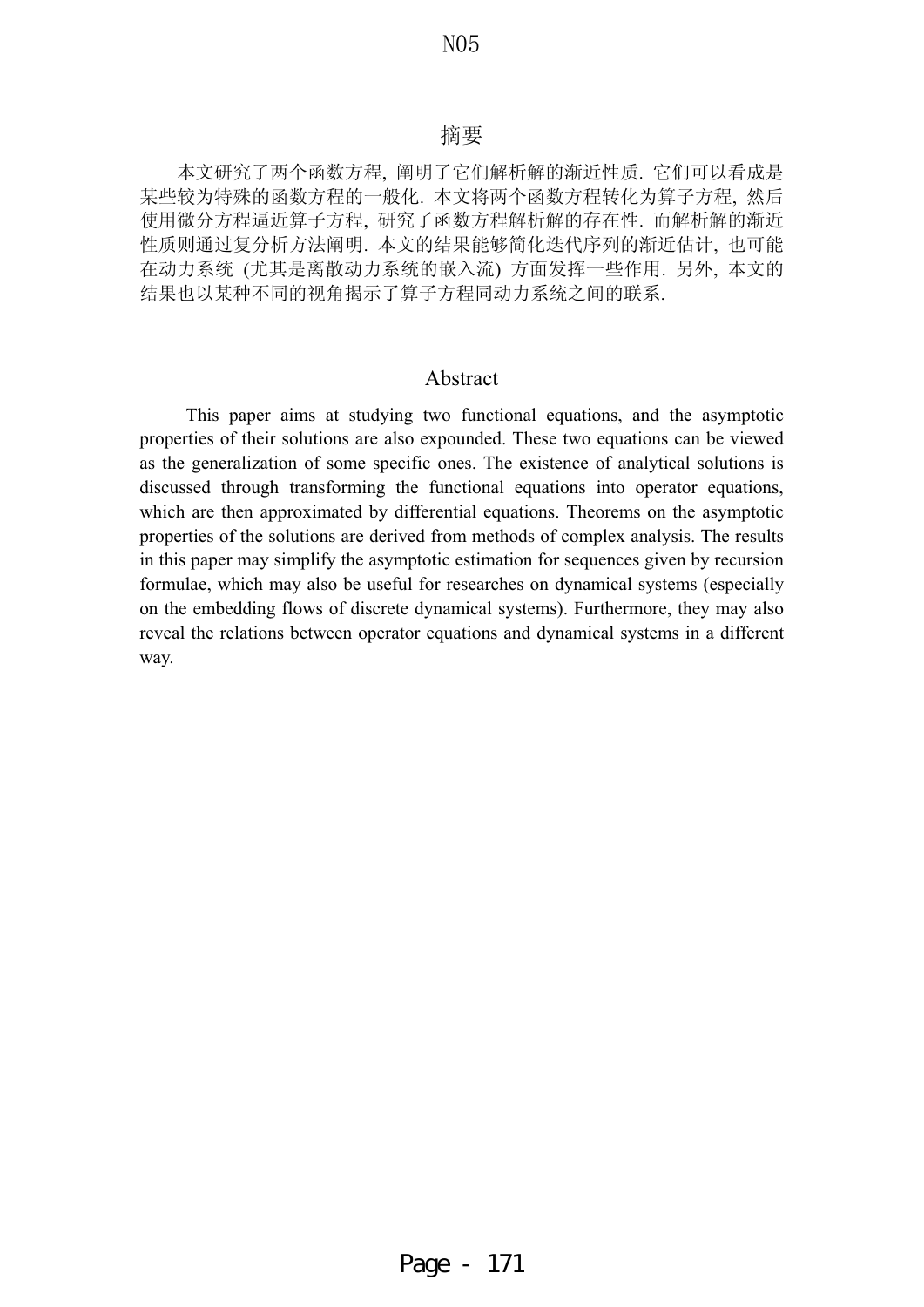# **1 Introduction**

In mathematical problems functional equations should be dealt with. As an example, a dynamical system defined by an iteration relation can be identified as a functional equation: if

$$
z_{n+1} = G(z_n), z_0 = a,
$$

then the solution to the functional equation  $f(z+1) = G(f(z)), f(0) = a$  is the embedding flow of the dynamical system  $\{z_n\}$ . Generally speaking, it is very hard to solve most of those functional equations. However, sometimes, revealing the asymptotic properties of the solutions is more important than finding a precise expression. For instance, factorial, a function on the set of positive integers, is widely used in statistics, probability theories and combinatorics. However, calculating the factorial of large numbers can be very difficult. So Stirling's Formula comes into use, as stated in [1], [2] and [3]:

$$
n! \sim \sqrt{2\pi n} \left(\frac{n}{e}\right)^n
$$

This formula makes it much easier to estimate the value of factorial for large numbers. The analogue of factorial for complex numbers is Euler's Γ function. Euler's Γ function has an asymptotic expression of the similar form to that for positive integers. This formula turns out to be useful in mathematical physics and analytical number theories, as stated in [1], [2]. Euler's  $\Gamma$  function satisfies the Gamma Equation:

$$
\Gamma(z+1) = z\Gamma(z), z \in \mathbb{C}
$$

From the instance of factorial and  $\Gamma$  function the importance of asymptotic properties can be seen when dealing with functional equations.

The aim of this paper is to clarify the asymptotic properties of two functional equations, using some methods of complex analysis. These two functional equations can be viewed as some kind of generalization of the Gamma Equation. Numbers of embedding flows take the form of these two functional equations. Section 2 is the preparation part for the whole research. Some lemmas necessary for the study are proved, including the asymptotic estimation for some simple complex functions. The lemmas on the existence of the analytical solutions to these two functions reveal the connections between this problem and operator equations. In Subsection 3.1 a functional equation of much simplicity is solved, and thus its oscillating behaviours emerges, which turns to be important for further studies. In Subsection 3.2 the functional equation is approximated by a differential equation. Finally, an example of asymptotic estimation is given in Section 4. Some discussions about further studies are also made here, suggesting the relation between the study and dynamical systems. The results of the study can provide a valuable reference for related researches.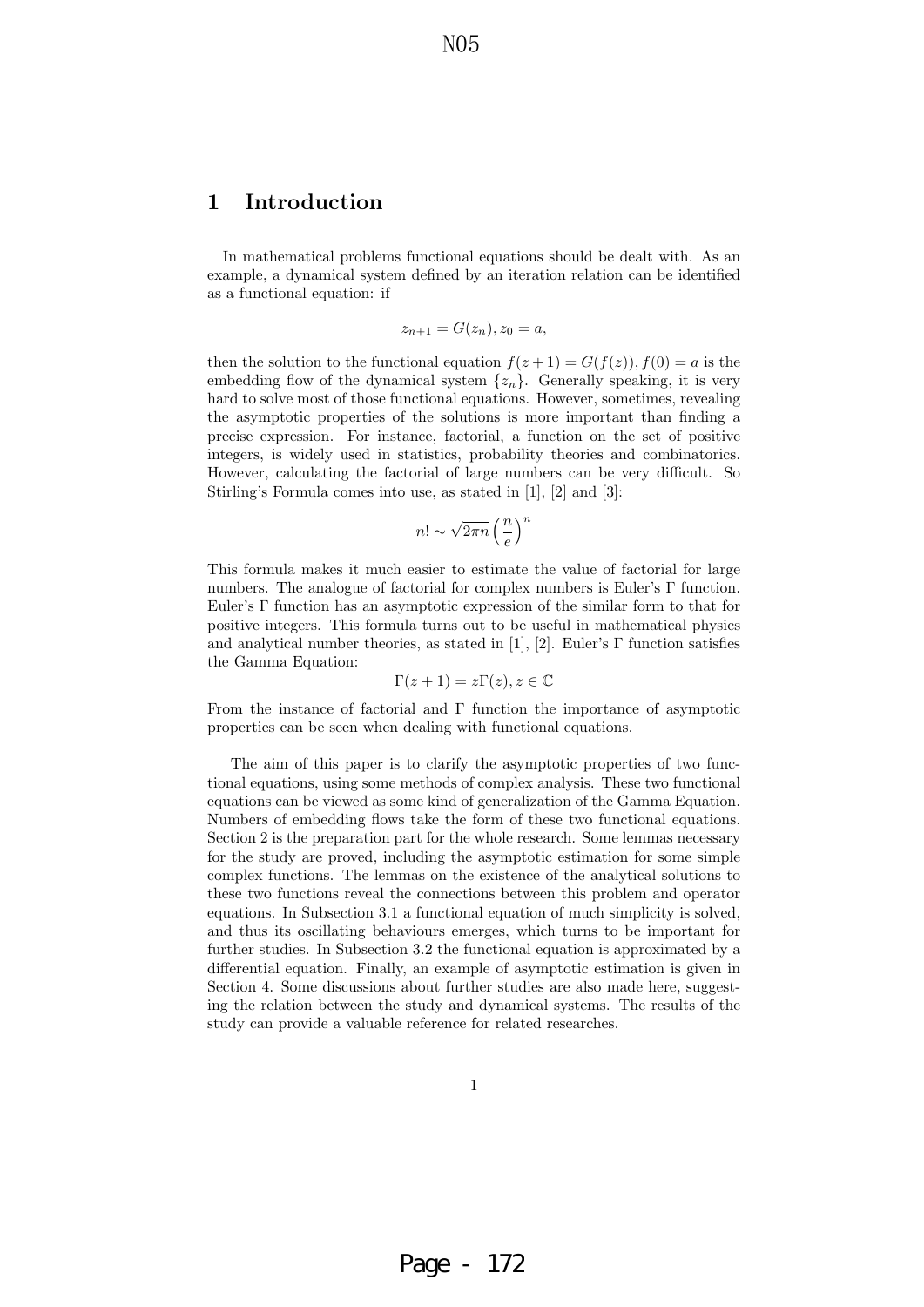N<sub>05</sub>

# **2 Symbols, Hypothesis and Lemmas**

#### **2.1 Symbols and Hypotheses**

Some hypotheses necessary for the research are listed below.

Two functional equations are studied in this paper:

$$
g(1+z) = A(z)(g(z))^{k}, g(\tau) = a \tag{1}
$$

$$
f(1+z) = A(z)(f(z))^{k} + B(f(z), z), f(\tau) = a
$$
\n(2)

Here  $\tau, a$  are both complex constants,  $a \neq 0$ . Equation (2) can be viewed as the embedding flow of the dynamical system given by the recursion formula  $z_{n+1} = A(n)z_n^k + B(z_n, n)$ . We assume that  $k > 1$ , and  $A(z)$  satisfies the following conditions:  $\frac{A'}{A}(z) = \frac{d}{dz} \log A(z)$  is a meromorphic function with finite many poles, with its Mittag-Leffler expansion taking the form

$$
\frac{A'}{A}(z) = Q(z) + \sum_{r=1}^{p} g_r(z)
$$
\n(3)

where  $Q(z)$  is a polynomial with its degree lower than m, and

$$
g_r(z) = \sum_{\alpha=1}^{p_r} \frac{c_{\alpha}^{(r)}}{(z - b_r)^{\alpha}}
$$
(4)

are the principle parts of the Laurent expansion of the function  $\frac{A'}{A}(z)$ , over all the poles. Set the collection of the poles of the function  $\frac{A'}{A}(z)$  to be  $\{b_r|r=$  $1, 2, \ldots p$ , and Re $\tau > \max{\{\text{Re}b_r\}}$ . Also assume that the function  $g(z)$ , solving equation (1), has no zero or singularity in the region  $x > \text{Re}\tau$ , and there exists a vertical strip  $L : \rho < x < \chi$  wider than 1,  $\rho$  sufficiently large, in which the function  $f(z)$  has no zero or singularity. The function  $B(\zeta, z)$  is analytical for each variable, and for every fixed  $\zeta$  there is no zero or singularity of the function  $B(\zeta, z)$ . When  $\zeta \to 0$  the function B keeps bounded, and it too satisfies

$$
\frac{B(\zeta, z)}{A(z)\zeta^k} = \frac{h(z)}{\zeta^{\delta}} + o\left\{\frac{h(z)}{\zeta^{\delta}}\right\}, \text{Re}z > \tau, \zeta \to \infty
$$
\n(5)

where  $\delta$  is a positive constant, and  $h(z)$  is bounded in the region Re $z > \tau$ .

### **2.2 Lemmas**

Some lemmas are proved here.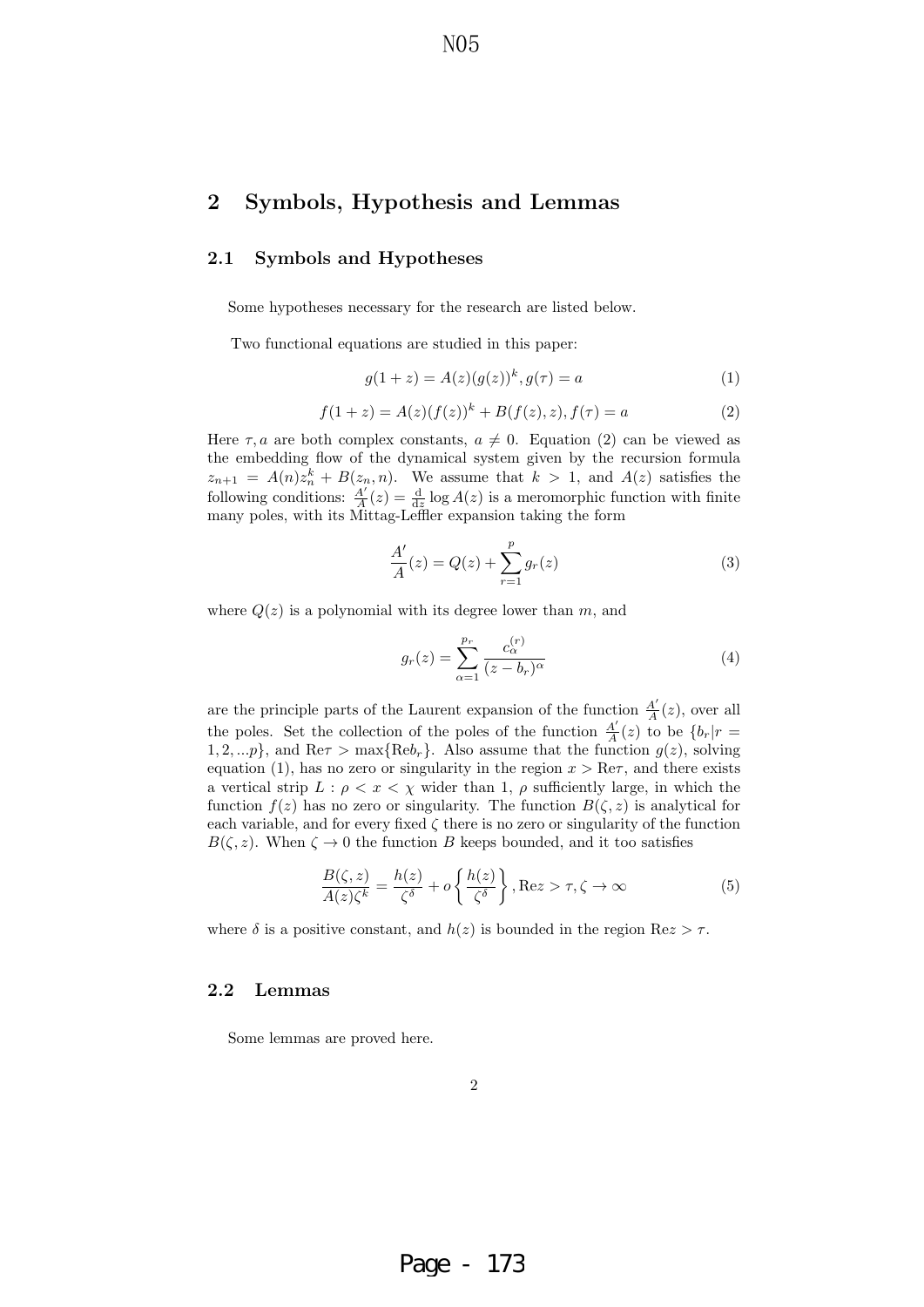N<sub>05</sub>

**Lemma 1** The series written below converges uniformly to a meromorphic function:

$$
\sum_{l=1}^{\infty} \frac{A'}{A}(z+l)/k^{z+l+1}
$$
 (6)

*Proof.* Consider a compact subset of  $\mathbb{C}$ , which does not contain any poles of the function  $\frac{A'}{A}(z+l)$ . In this set it is obvious that

$$
\left| \sum_{l=1}^{\infty} \frac{A'}{A} (z+l) / k^{z+l+1} \right| = k^{-x} \left| \sum_{l=1}^{\infty} \frac{A'}{A} (z+l) / k^{l+1} \right|,
$$

where  $z = x + iy$ . According to the hypothesis about  $A(z)$  in equation (3), the following inequality should be true for  $N$  sufficiently large:

$$
\left|\sum_{l=N}^{\infty} \frac{A'}{A}(z+l)/k^{l+1}\right| \leq C \sum_{l=N}^{\infty} \left|\frac{(z+l)^m}{k^{l+1}}\right| \leq C \sum_{l=N}^{\infty} \frac{l^{m+1}}{k^{l+1}},\tag{7}
$$

where  $C$  is a constant. Due to the absolute convergence of the series on the right side of inequality (7), the series (6) is uniformly convergent. In response to Weierstrass's Theorem, as stated in [2] and [3], the series (6) represents an analytical function in the set considered. The compact subset is in fact arbitrarily chosen, so it is apparent that the function has no singularities except the poles in the whole complex plane, and thus is meromorphic.

**Lemma 2** The following asymptotic expressions hold for all  $x = \text{Re} z > 0$ :

$$
\sum_{l=1}^{\infty} \frac{1}{k^l} \log(z+l) = \frac{1}{k-1} \log z + O\left(\frac{1}{x}\right)
$$

$$
\sum_{l=1}^{\infty} \frac{1}{k^l} (z+l)^{-s} = O\left(\frac{1}{x^s}\right)
$$

Here  $s > 1$  is a positive number,  $\log z = \log |z| + i \arg z$ ,  $\arg z \in (-\pi, \pi]$ , and  $k^z = e^{z \log k}, z^a = e^{a \log z}.$ 

Proof. Use the following expression, as stated in [1], [2] and [3]:

$$
\frac{1}{z^{s}} = \frac{1}{\Gamma(s)} \int_{0}^{\infty} t^{s-1} e^{-zt} dt, x = \text{Re} z > 0.
$$

It is obvious that the integral is uniformly convergent. Fix  $s = 1$ , and take integral along the tangential path connecting 0 and z. Then the following expression is obtained:

$$
\log z = \int_0^\infty \frac{e^{-t} - e^{-zt}}{t} dt, \text{Re} z > 0.
$$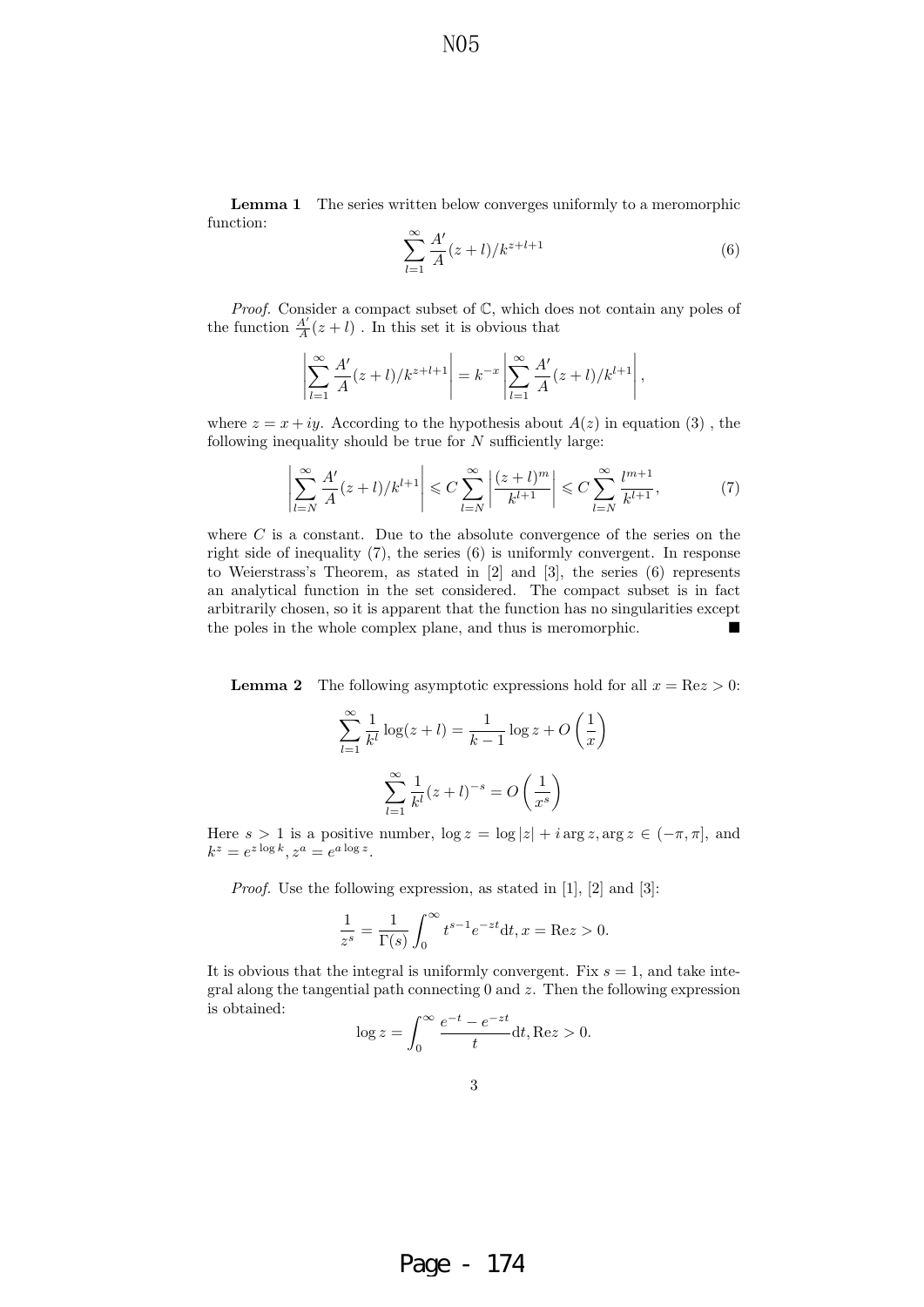Due to the uniform convergence of the integral, the following equality is true:

$$
\sum_{l=1}^{\infty} \frac{1}{k^l} \log(z+l) - \frac{1}{k-1} \log z = \int_0^{\infty} \frac{e^{-zt}}{t} \left( \frac{1}{k-1} - \frac{1}{ke^t - 1} \right) dt, \text{Re} z > 0. \tag{8}
$$

The uniform convergence of the series can be proved in the same way as in Lemma 1. When  $s > 1$  the following expression holds:

$$
\sum_{l=1}^{\infty} \frac{1}{k^l} (z+l)^{-s} = \frac{1}{\Gamma(s)} \int_0^{\infty} \frac{t^{s-1} e^{-zt}}{ke^t - 1} dt, \text{Re} z > 0.
$$
 (9)

For the integral in (8), the function  $h(t) = \frac{1}{t} \left( \frac{1}{k-1} - \frac{1}{ke^t - 1} \right)$ ) has a limit  $\frac{k}{(k-1)^2}$ at the point 0, which ensures the convergence of the integral. It is obvious that  $|h(t)|$  is bounded, say,  $|h(t)| \leq A, \forall t > 0$ . So the following estimation holds for all  $x = \text{Re} z > 0$ :

$$
\left| \int_0^\infty \frac{e^{-zt}}{t} \left( \frac{1}{k-1} - \frac{1}{ke^t - 1} \right) dt \right| \leqslant A \int_0^\infty e^{-xt} dt = \frac{A}{x}.
$$

As for the integral in (9) the following estimation holds:

$$
\left| \frac{1}{\Gamma(s)} \int_0^\infty \frac{t^{s-1} e^{-zt}}{ke^t - 1} dt \right| \leq \frac{1}{\Gamma(s)} \int_0^\infty \left| \frac{t^{s-1} e^{-zt}}{ke^t - 1} \right| dt
$$
  

$$
\leq \frac{1}{\Gamma(s)} \frac{1}{k-1} \int_0^\infty t^{s-1} e^{-xt} dt = \frac{1}{k-1} \frac{1}{x^s}.
$$

And the proof is completed.  $\hfill\blacksquare$ 

**Lemma 3** Define a linear operator

$$
e^D:=\sum_{n=0}^\infty\frac{1}{n!}\frac{\mathrm{d}^n}{\mathrm{d}z^n}.
$$

If  $G(z)$  is holomorphic and  $z + 1$  is also in the definition domain of  $G(z)$ , then  $e^{D}G(z) = G(1 + z).$ 

Proof. As G is analytical, it can be expressed by using Cauchy's formula, as stated in [2] and [3]:

$$
\frac{1}{n!} \frac{d^n}{dz^n} G(z) = \frac{1}{2\pi i} \oint_L \frac{G(\zeta)}{(\zeta - z)^{n+1}} d\zeta.
$$

Take summation:

$$
e^{D}G(z) = \sum_{n=0}^{\infty} \frac{1}{2\pi i} \oint_{L} \frac{G(\zeta)}{(\zeta - z)^{n+1}} d\zeta = \frac{1}{2\pi i} \oint_{L} d\zeta \sum_{n=0}^{\infty} \frac{G(\zeta)}{(\zeta - z)^{n+1}}
$$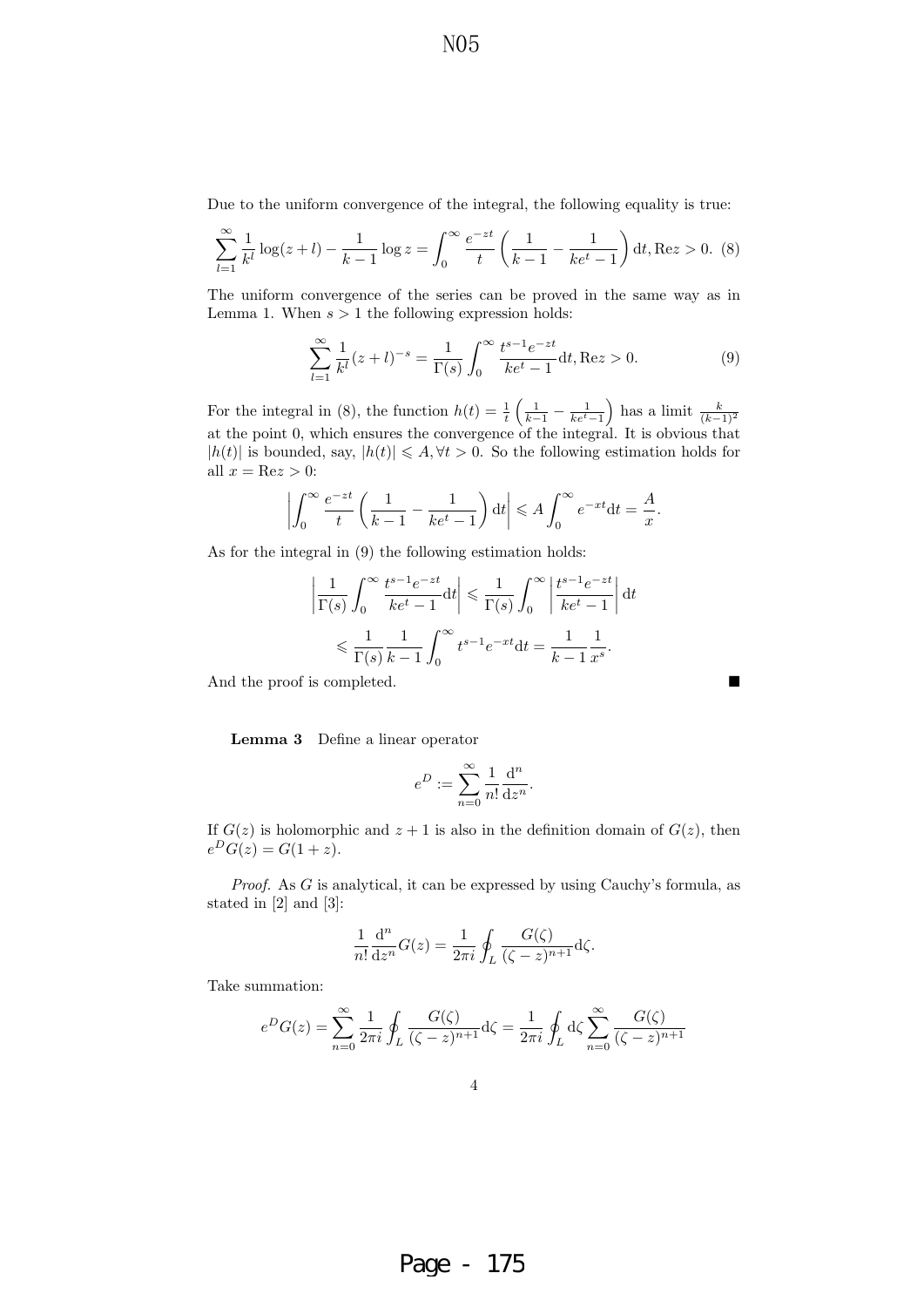1

$$
= \frac{1}{2\pi i} \oint_L \frac{G(z)}{\zeta - (z+1)} d\zeta = G(z+1).
$$

The analyticity of G ensures the commutation of taking summation and integration. The Lemma is proved true.

In accordance to Lemma 3, equation (2) can be rewritten as (if taking infinite summation is legal)

$$
eD f(z) = A(z)(f(z))k + B(f(z), z).
$$

This is an operator equation. It is equivalent to

$$
\sum_{n=0}^{\infty} \frac{1}{n!} \frac{d^n}{dz^n} f(z) = A(z)(f(z))^k + B(f(z), z).
$$

This suggests the possibility of approximating the solution by a sequence of differential equations, by cutting off the higher ordered terms:

$$
\sum_{n=0}^{N} \frac{1}{n!} \frac{d^n}{dz^n} f_N = A(z) f_N^k + B(f_N, z).
$$

This ordinary differential equation is equivalent to the following equation, as stated in [4]:

$$
\frac{\mathrm{d}}{\mathrm{d}z}\mathbf{w}_N = \mathbf{H}_N(z, \mathbf{w}_N),\tag{10}
$$

where

$$
\mathbf{w}_N = (w_1, w_2, ..., w_N), w_1(z) = f_N(z)
$$

is a N−component (complex) vector, and

$$
\mathbf{H}_{N}(z, \mathbf{w}_{N}) = \left(w_{2}, ..., w_{N}, A(z)w_{N}^{k} + B(w_{N}, z) - \sum_{n=0}^{N-1} \frac{1}{n!}w_{n}\right)
$$

is a map:  $\mathbb{C}^N \to \mathbb{C}^N$ .

**Lemma 4** Suppose that  $U(r)$  is the open disk:  $|z - \tau| < 1/2 + r$ , where  $r > 0$  is a real number. Define a norm  $\|\cdot\|$ , where

$$
\|\mathbf{w}_N(z)\| = \sup_{z \in U(r)} |\mathbf{w}_N(z)|.
$$

Also, assume that  $\Pi_N \subset \mathbb{C}^N$  is a region, and  $\mathbf{z}_N^0 \in \mathbb{C}^N$  a N-complex vector. For all **w**<sub>N</sub>  $\in \Pi_N$ , the following vector is in  $\Pi_N$ :

$$
\mathbf{z}_N^0 + \int_{\tau}^z \mathbf{H}_N(\zeta, \mathbf{w}_N) \mathrm{d}\zeta;
$$

5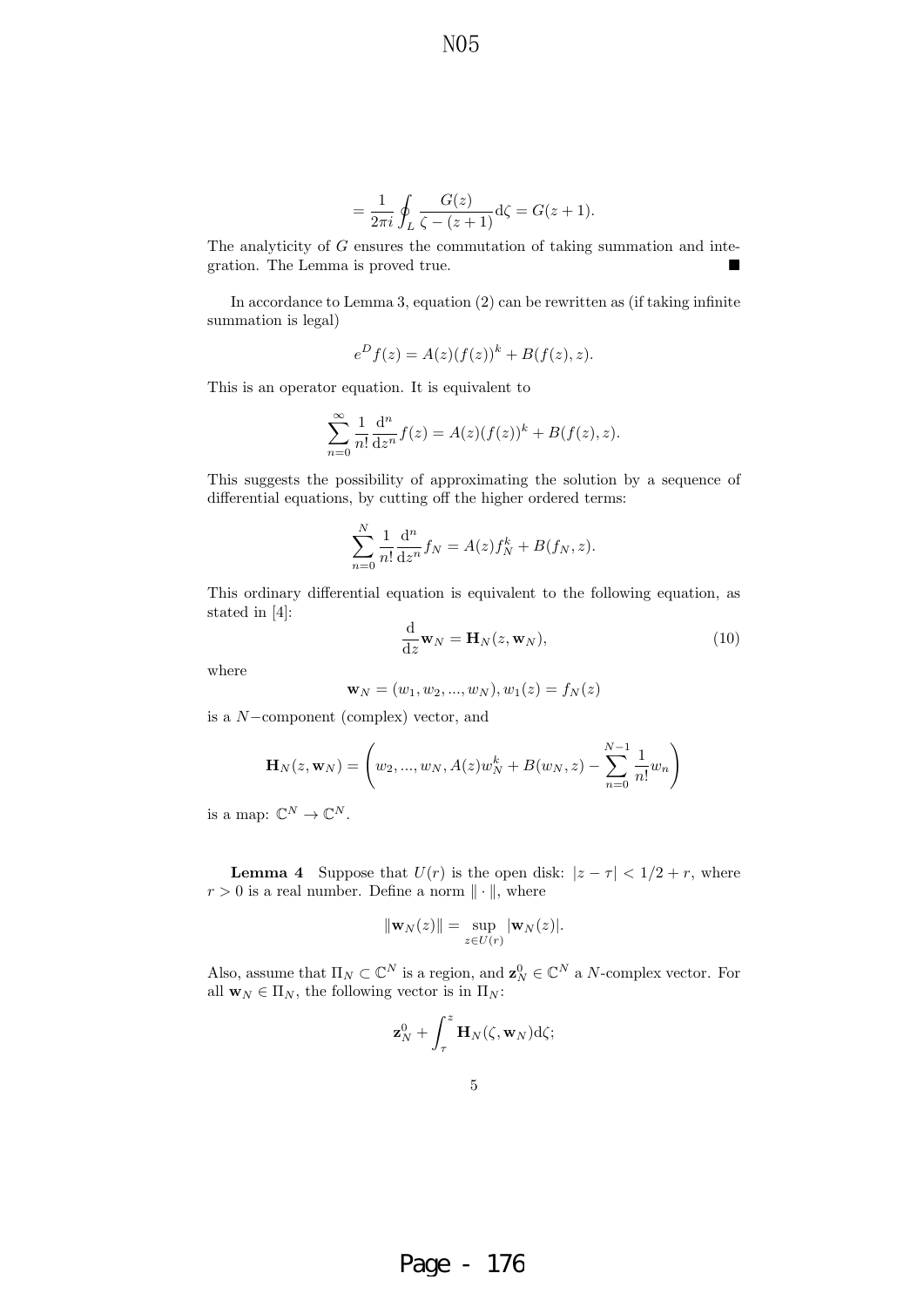and

$$
|\mathbf{H}_{N}(z,\mathbf{w}_{N})-\mathbf{H}_{N}(z,\omega_{N})|\leqslant M_{N}|\mathbf{w}_{N}-\omega_{N}|
$$

holds for all  $\mathbf{w}_N, \omega_N \in \Pi_N$ . Under these assumptions, if

A) 
$$
\lim_{N \to \infty} \{M_N\} < 2
$$
; and

B) the initial condition  $\mathbf{z}_N^0$  can be so chosen that the family  $\{f_N\}$  is uniformly bounded in  $U(r)$  for N sufficiently large and some  $r > 0(r)$  does not rely on N),

then there exists a solution to functional equation (2) in the region  $B =$  $\bigcup_n B_n$ , where  $B_n$  is the open disk centered at  $\tau + n$  with a radius  $1/2 + r$ .

Proof. For condition A), rewrite the differential equations (10):

$$
\mathbf{w}_N = \mathbf{z}_N^0 + \int_{\tau}^{z} \mathbf{H}_N(\zeta, \mathbf{w}_N) \mathrm{d}\zeta.
$$

In the form of operators, it becomes

$$
\mathbf{w}_N=J_N\mathbf{w}_N.
$$

As the inequality  $|\mathbf{H}_N(z, \mathbf{w}_N) - \mathbf{H}_N(z, \omega_N)| \leq M_N |\mathbf{w}_N - \omega_N|$  is true, the following estimation for the operator  $J_N$  holds:

$$
||J_N \mathbf{w}_N - J_N \omega_N|| \leqslant |z - \tau| M_N ||\mathbf{w}_N - \omega_N||.
$$

Consider the open disk  $U_h$ :

$$
U_h=\left\{z:|z-\tau|<\frac{h}{M_N}=\frac{h}{2}+hr_N\right\},
$$

where  $h < 1$  is fixed. Due to the condition  $\overline{\lim}_{N\to\infty} \{M_N\} < 2$ , the inequality  $r = \inf_{N>N_0} \{r_N\} > 0$  is true for  $N_0$  sufficiently large. Also, the space of analytical functions on  $U_h$  can be proved complete under the norm  $\|\cdot\|$ . The map  $J_N: \Pi_N \to \Pi_N$  turns to be a contracting map on a complete normed space for all  $z \in U_h$ . In accordance to the theories on differential equations, as stated in [4], there exists a unique solution to equations (10) in  $U_h$ , given any initial condition  $\mathbf{z}_N^0 \in \mathbb{C}^N$ . But now  $h < 1$  is arbitrary. Choosing  $r = \inf_{N > N_0} \{r_N\}$ , the existence of analytical solutions to the differential equations for in  $U(r)$  and  $N>N_0$ , or in other words, the existence of the family  ${f_N (z)}$ , turns to be obvious.

As for condition B), because of the existence and uniform boundness of the family  $\{f_N(z)\}\$ in the disk  $U(r)$ , one can always extract a uniformly convergent subsequence from the family, according to Montel's principle, as stated in [2] and [6]. The limit function  $f(z)$  of this subsequence is analytical in  $U(r)$  and,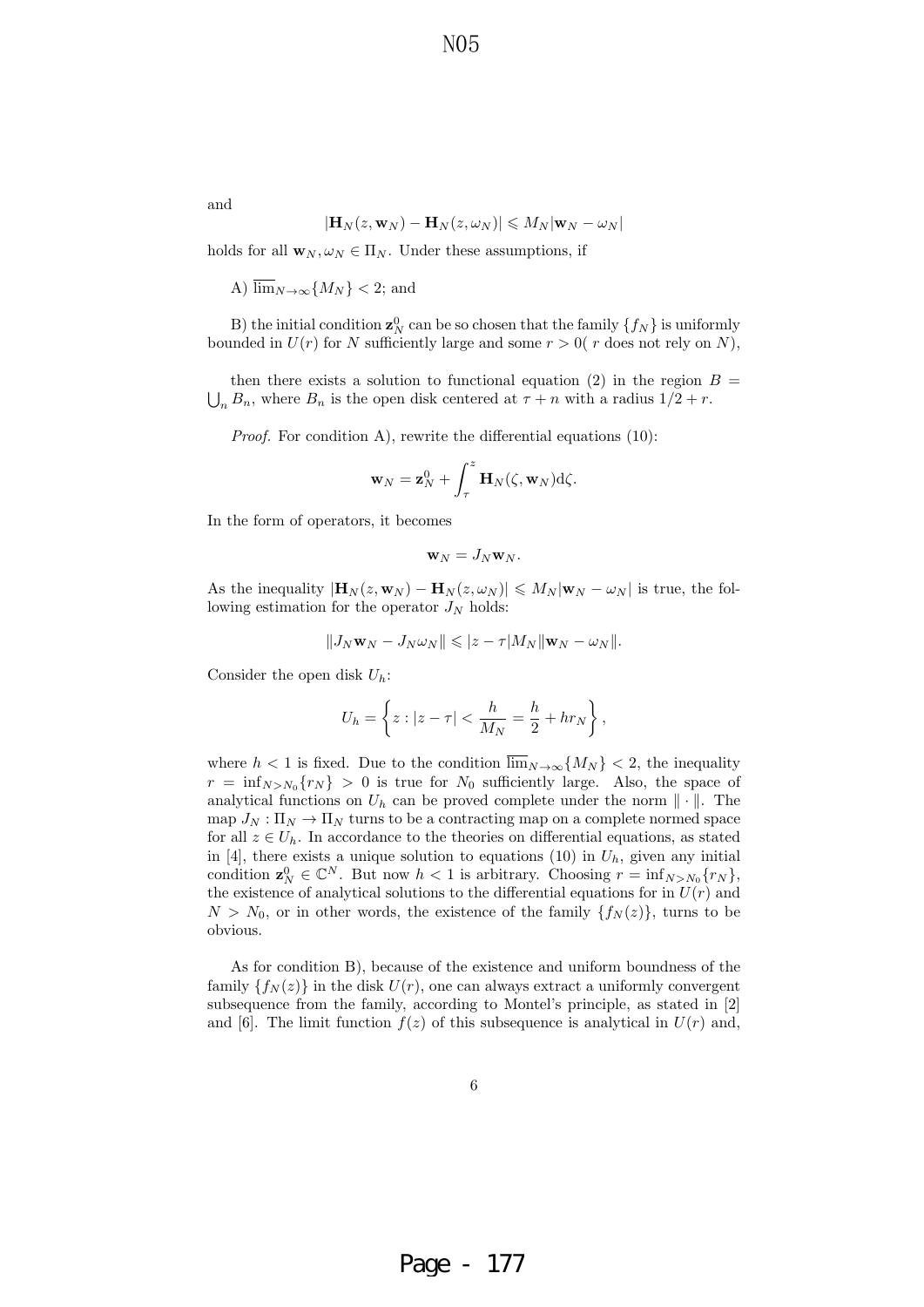N<sub>05</sub>

it solves equation (2), for the limit of the sequence of differential equations is the operator equation:

$$
\sum_{n=0}^{\infty} \frac{1}{n!} \frac{d^n}{dz^n} f(z) = A(z)(f(z))^k + B(f(z), z),
$$

which has been discussed before.

Now  $f(z)$  is analytical in an open disk whose radius is strictly larger than 1/2, therefore the analytical continuation  $f(1 + z) = A(z)(f(z))^k + B(f(z), z)$ in the region  $B = \bigcup_n B_n$  is well defined. The solution in B does exist. Thus the proof is completed.

Lemma 3 and 4 suggest that the research on functional equation can be carried through the methods of operator equations, and can thus be transformed into the problem of differential equations.

**Lemma 5** Suppose that  $G(z)$  is analytical in a strip wider than 1, and  $G(z \pm iu)/e^u$  tends to 0 when  $u \to \infty$ . Then there exists an analytical function  $S(z)$  in the region Re $z > \tau$  which satisfies the following functional equation:

$$
S(z) - S(z - 1) = G(z).
$$

*Proof.* According to Abel-Plana's formula, as stated in [1], for all  $\text{Re}z > \tau$ the following expression holds:

$$
\frac{1}{2}\{G(z) + G(z-1)\}\
$$

$$
= \int_{z-1}^{z} G(\zeta) d\zeta - i \int_{0}^{\infty} \frac{G(z+iu) - G(z-1+iu) - G(z-iu) + G(z-1-iu)}{e^{2\pi u} - 1} du,
$$

where the integrals are taken along straight ways connecting the beginning and the ending point. It is apparent that the function  $S(z)$  defined by the following expression is analytical, due to the uniform convergence of the improper integrals:

$$
S(z) = \frac{1}{2} \{ G(z) + G(\tau) \}
$$
  
+  $\int_{\tau}^{z} G(\zeta) d\zeta - i \int_{0}^{\infty} \frac{G(z + iu) - G(\tau + iu) - G(z - iu) + G(\tau - iu)}{e^{2\pi u} - 1} du.$ 

Replace z by  $z - 1$ :

$$
S(z) - S(z - 1) = \frac{1}{2} \{ G(z) - G(z - 1) \}
$$

$$
+ \int_{z-1}^{z} G(\zeta) d\zeta - i \int_{0}^{\infty} \frac{G(z + iu) - G(z - 1 + iu) - G(z - iu) + G(z - 1 - iu)}{e^{2\pi u} - 1} du.
$$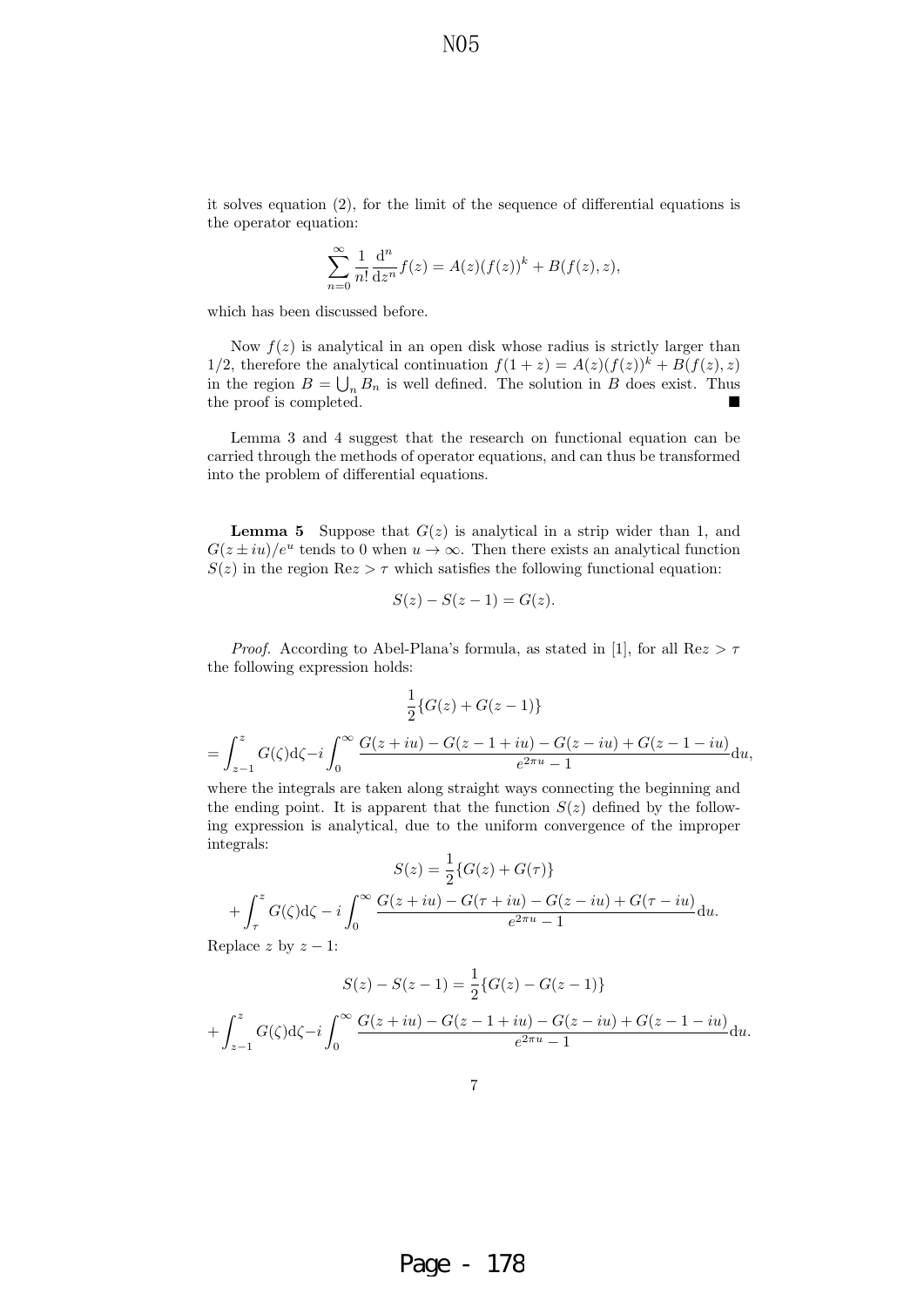A functional equation which is equivalent to  $S(z) - S(z - 1) = G(z)$  is obtained:

$$
S(z) - S(z - 1) = \frac{1}{2} \{ G(z) - G(z - 1) \} + \frac{1}{2} \{ G(z) + G(z - 1) \}.
$$

Therefore the proof is completed.

# **3 Asymptotic Properties of the Analytical Solutions**

### **3.1 The Equation Without the Remainder Term**

**Theorem 3.1** There is an analytical  $g(z)$  that solves functional equation(including the initial condition)(1), the asymptotic expression of which takes the following form:

$$
g(z + 1) = \exp(C_1 + Ck^z + Q_1(z))P(z)\left\{1 + O\left(\frac{1}{x}\right)\right\},\,
$$

where  $z = x + iy$  is in the region  $\text{Re}z > \tau$ ,  $Q_1(z)$  is a polynomial, and

$$
C_1 = -\sum_{l=1}^{\infty} \frac{\log A(\tau)}{k^l} + Q_1(\tau),
$$
  

$$
C = \frac{\log a}{k^{\tau}} + \frac{1}{k^{\tau}} \sum_{l=0}^{\infty} \frac{\log A(l+\tau)}{k^l},
$$
  

$$
P(z) = \prod_r (z - b_r)^{\frac{c_1^{(r)}}{1-k}}.
$$

The value of logarithmic function is taken a particular branch.

Proof. Take logarithm on both sides of the equation and differentiate it, then multiply both sides of the equation by  $1/k^{z+1}$ :

$$
\frac{g'}{g}(1+z)/k^{1+z} = \frac{A'}{A}(z)/k^{1+z} + \frac{g'}{g}(z)/k^z.
$$
 (11)

Take summation of (11):

$$
\frac{g'}{g}(1+n+z)/k^{1+n+z} = \sum_{l=1}^{n} \frac{A'}{A}(z+l)/k^{z+l+1} + \frac{g'}{g}(1+z)/k^{1+z}.
$$

Page - 179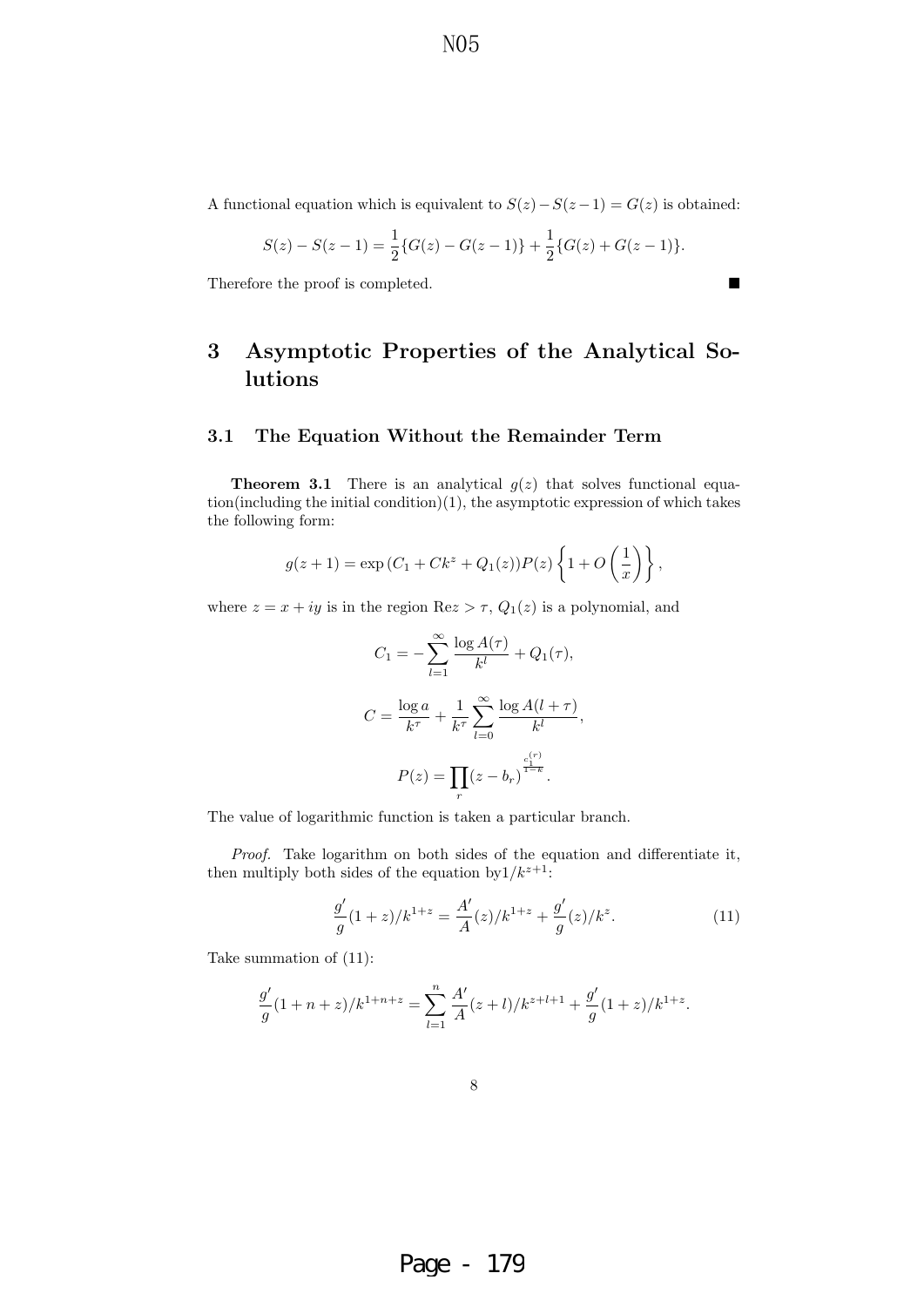N<sub>0</sub>5

In response to Lemma 1, the series listed below is uniform convergent and thus represents a meromorphic function:

$$
\sum_{l=1}^{\infty} \frac{A'}{A}(z+l)/k^{z+l+1}.
$$

So the function  $g(z)$  defined by the following expansion is a solution to functional equation (1):

$$
\frac{g'}{g}(1+z) = C'k^{z} - \sum_{l=1}^{\infty} \frac{A'}{A}(z+l)/k^{l+1}, C' = const.
$$

As stated in [3], this is the most simple solution to (1). Taking integral along the tangential path connecting  $0$  and  $z$ , we get

$$
\log g(1+z) = \frac{1}{\log k} C' k^z - \sum_{l=1}^{\infty} \frac{\log A(z+l)}{k^{l+1}},\tag{12}
$$

 $\mathbb{R}^2$ 

where the value of logarithmic function is taken to balance the equation. Considering the initial condition, the constant  $C'$  in (11) should be determined by the following expression:

$$
C' = \frac{\log a}{k^{\tau}} \log k + \frac{\log k}{k^{\tau}} \sum_{l=0}^{\infty} \frac{\log A(l+\tau)}{k^l} = C \log k.
$$

For the meromorphic function  $\sum_{l=1}^{\infty} \frac{A'}{A}(z+l)/k^{l+1}$ , we divide it into two parts, the polynomial part  $\sum_{l=1}^{\infty} \frac{Q(z+l)}{k^{l+1}}$  and the main part  $\sum_{l=1}^{\infty} \sum_{r=1}^{p} g_r(z+l)$  $\ell$ /k<sup> $l+1$ </sup>, in response to equation (3). For the polynomial part, the series written below is still a polynomial (the convergence of its coefficients is obvious):

$$
\sum_{l=1}^{\infty} \frac{1}{k^l} (z+l)^m = \sum_{l=1}^{\infty} \frac{1}{k^l} \left\{ \sum_{j=1}^m C_j^m z^j l^{m-j} \right\}
$$

 $(m \text{ is an integer}).$  By taking summation and integral we obtain the polynomial  $Q_1(z)$ . As for the main part, we see that after integration this part becomes

$$
\sum_{l=1}^{\infty} \left\{ \frac{1}{k^l} \sum_{r=1}^{p_r} \int_{\tau}^{z+l} g_r(z) \mathrm{d} z \right\}.
$$

In response to Lemma 2,

$$
\sum_{l=1}^{\infty} \left\{ \frac{1}{k^l} \sum_{r=1}^{p_r} \int_{\tau}^{z+l} g_r(z) dz \right\} =
$$
  

$$
\sum_{l=1}^{\infty} \left\{ \frac{1}{k^l} \sum_{\alpha=2}^{p} \frac{c_{\alpha}^{(r)}}{(\alpha-1)(z-b_r)^{\alpha-1}} \right\} + \sum_{r} \frac{c_1^{(r)} \log(z-b_r)}{k-1} + C_1 + R_1(z),
$$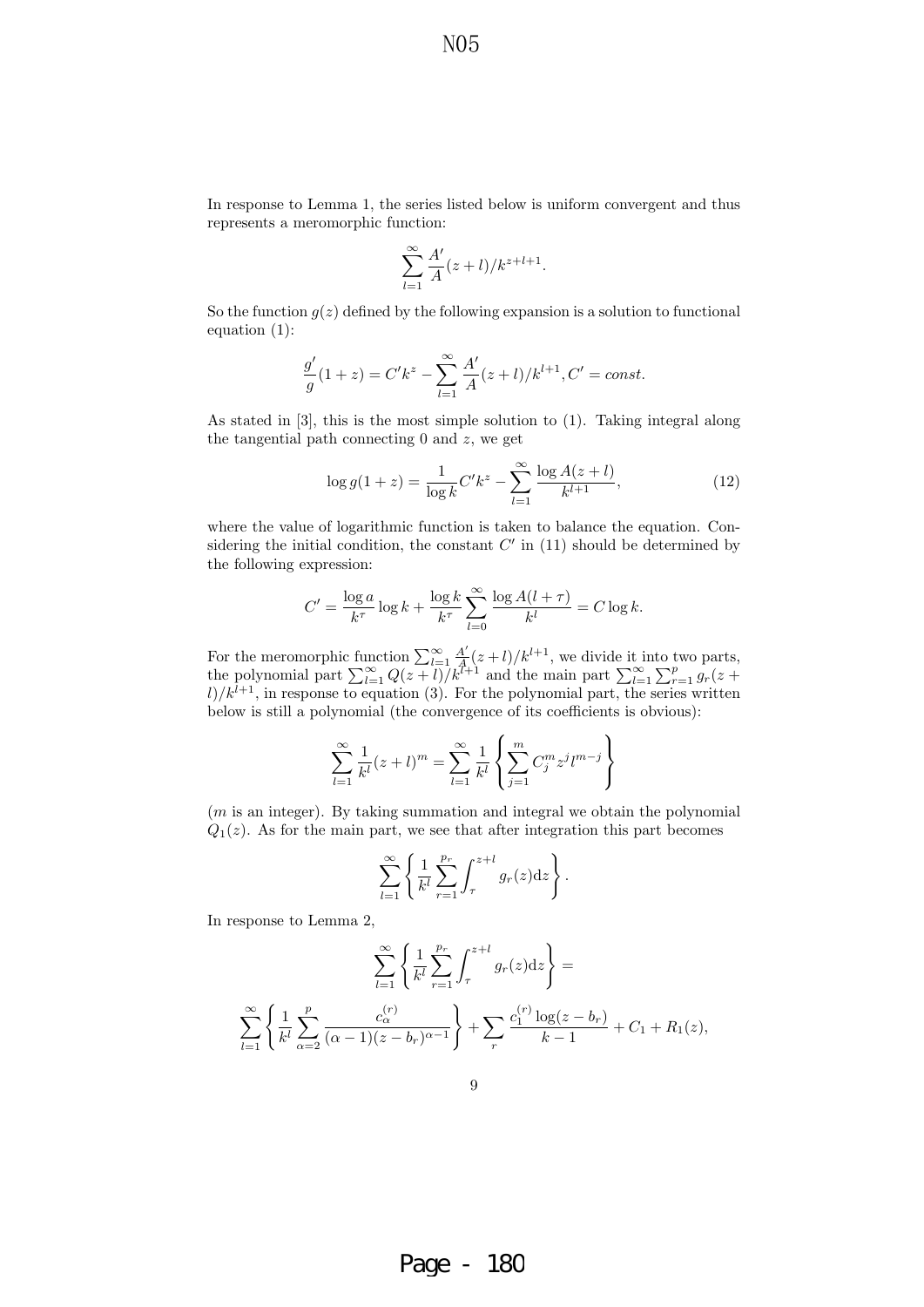N<sub>0</sub>5

where 
$$
C_1 = -\sum_{l=1}^{\infty} \frac{\log A(\tau)}{k^l} + Q_1(\tau)
$$
 and  $|R_1(z)| \le \sum_r \frac{A}{|x - b_r|}$ .

To sum up, we obtain the following expression:

$$
\log g(1+z) = C_1 + Ck^z + Q_1(z) - \sum_r \frac{c_1^{(r)} \log(z - b_r)}{k - 1} + O\left(\frac{1}{x}\right). \tag{13}
$$

For sufficiently large  $\text{Re}z = x$  the inequality  $|R_1(z)| \leq 1$  holds. Taking exponent on both sides of (12), we complete the proof.

**Corollary 3.2** If both ReC and ImC are not 0, then the function  $g(z)$ has different asymptotic values for different  $y = \text{Im} z$  as  $x = \text{Re} z \to \infty$ .

*Proof.* Suppose that  $C = re^{i\psi}, \theta = y \log k$ , then the real part of the function  $Ck^z$  is determined by the following expression:

$$
\operatorname{Re}\{Ck^z\} = rk^x \cos(\theta + \psi). \tag{14}
$$

This function is apparently periodic for the variable  $y$ . After taking exponent on both sides of (13), we see that the modulus of the function  $g(z)$  is

$$
|g(z)| = \exp \left\{ r k^x \cos(\theta + \psi) + \text{Re}C_1 + \text{Re}Q_1(z) \right\} |P(z)| \left\{ 1 + O\left(\frac{1}{x}\right) \right\}.
$$

For x sufficiently large, this function is oscillatory in the region  $\text{Re}z > \tau$ : when  $\cos(\theta + \psi) > 0$ ,  $|g(z)|$  diverges to  $\infty$ , and when  $\cos(\theta + \psi) < 0$ ,  $|g(z)|$  tends to 0. For  $\cos(\theta + \psi) = 0$  the property of  $|g(z)|$  depends on the polynomial  $Q_1(z)$ .

### **3.2 The Equation with the Remainder Term**

The asymptotic properties of the functional equation (2) are studied here. But the theorem given in this section is not the eventual form, for it calls for much more effort.

Under the conditions of Lemma 3 and 4, we assume that the analytical solutions to (2) exists. We first derive some propositions necessary for the asymptotic formula.

**Proposition I** There exists a non-bounded sequence in the region  $x > \text{Re}\tau$ along which  $f(z)$  tends to  $\infty$ .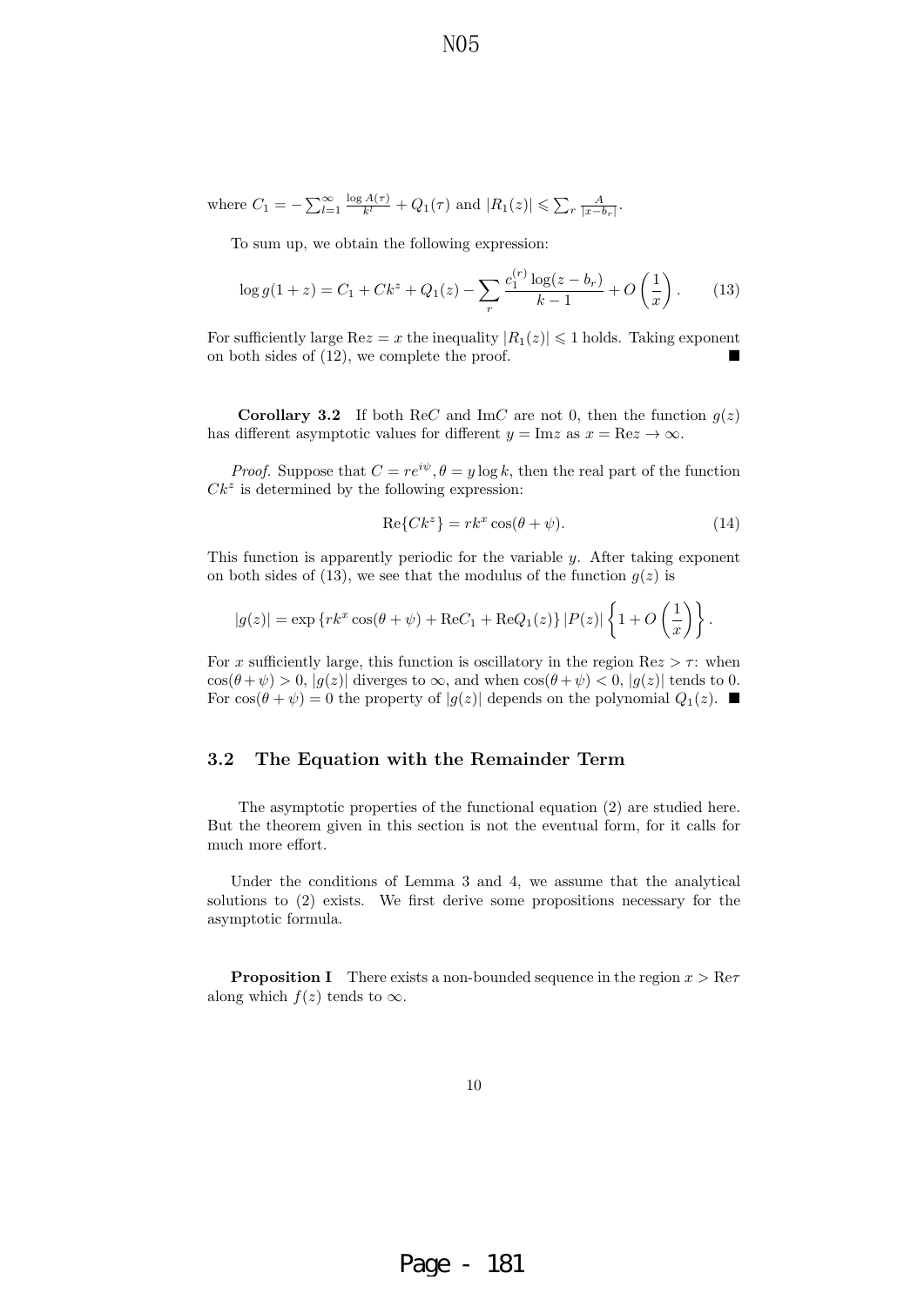Proof. Dividing (2) by (1), one can rewrite the functional equation to be in the following form:

N<sub>0</sub>5

$$
\frac{f(1+z)}{g(1+z)} = \left(\frac{f(z)}{g(z)}\right)^k \left\{1 + \frac{B(f(z), z)}{A(z)(f(z))^k}\right\}.
$$
\n(15)

So

$$
\frac{|f(z)|^k}{|f(1+z)|} = \left| \frac{A(z)(f(z))^k}{A(z)(f(z))^k + B(f(z), z)} \right| \frac{|g(z)|^k}{|g(1+z)|}.
$$
\n(16)

According to equality (5), the factor

$$
\frac{|A(z)(f(z))^k|}{|A(z)(f(z))^k + B(f(z),z)|}
$$

in (16) is bounded, in other words, not exceeding a constant  $M > 0$ . So the following inequality is true:

$$
\frac{|f(z)|^k}{|f(1+z)|}\leqslant M\frac{1}{|A(z)|}.
$$

Suppose that  $g_0(z)$  is a solution to the following functional equation, with some particular initial condition:

$$
g_0(1+z) = \frac{1}{M}A(z)(g_0(z))^k.
$$

The inequality combined with this functional equation imply  $|f(z)| \geq |g_0(z)|$ . But in response to Theorem 3.1 and Corollary 3.2, there are strips in which  $|g_0(z)|$  tends to  $\infty$ . So  $|f(z)|$  tends to  $\infty$  in these strips, too.

Proposition II requires some added assumptions: a) the solution to equation (2) does exist on some right half plane; b) Abel-Plana's formula is available.

**Proposition II** Suppose that

$$
\varphi(z) = \log \frac{f(z)}{g(z)}, F(z) = \log \left\{ 1 + \frac{B(f(z), z)}{A(z)(f(z))^k} \right\}.
$$

Then the function  $\varphi(z)$  can be expressed as the following, if z is in a vertical strip which contains no zero or singularity of  $f(z)$ :

$$
\varphi(z) = \frac{1}{2} \left( -\frac{F(z)}{k} + k^{z-\tau} F(\tau) \right) + k^z I_1 - i \frac{I_2}{k} - \frac{k^z}{k^{1+\tau}} i I_3,
$$
 (17)

here

$$
I_1 = \int_{\tau}^{z} \frac{F(\zeta)}{k^{\zeta}} d\zeta,
$$

11

Page - 182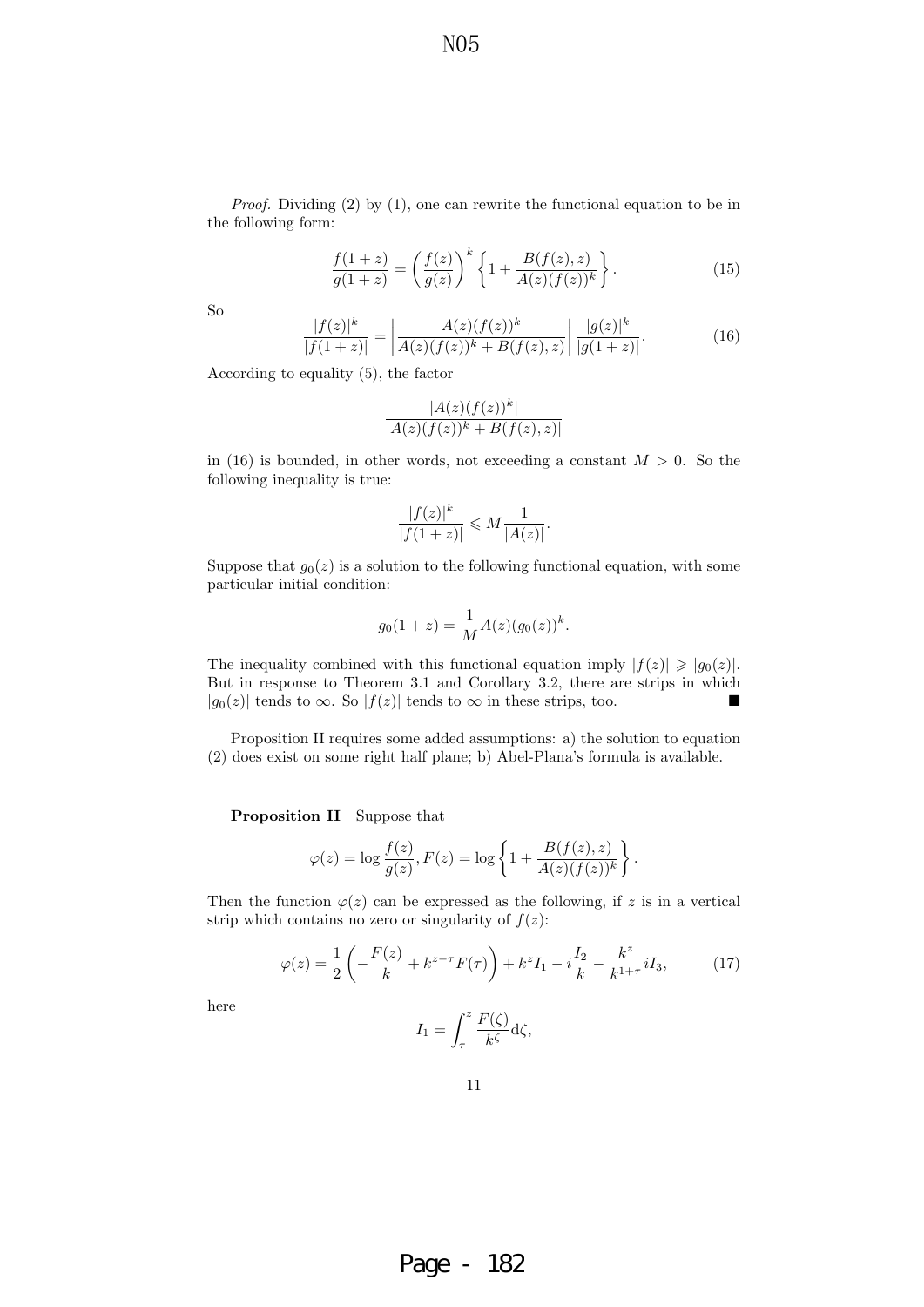$$
I_2 = \int_0^\infty \frac{k^{-iu} F(z+iu) - k^{iu} F(z-iu)}{e^{2\pi u} - 1} du,
$$
  

$$
I_3 = \int_0^\infty \frac{k^{iu} F(\tau - iu) - k^{-iu} F(\tau + iu)}{e^{2\pi u} - 1} du,
$$

where the definition of logarithm is taken to balance these equations.

*Proof.* First assume that  $z \in L : \rho < x < \chi$ . By taking logarithm on both sides of equation (15), we obtain the following:

$$
\varphi(z+1) = k\varphi(z) + F(z). \tag{18}
$$

The given initial condition is thus transformed into  $\varphi(\tau) = 0$ . By dividing both sides of (18) by the function  $k^{1+z}$ , the following equation is obtained:

$$
\frac{\varphi(z+1)}{k^{1+z}} = \frac{\varphi(z)}{k^z} + \frac{F(z)}{k^{1+z}}.
$$

Suppose that  $S(z) = \varphi(1+z)/k^{1+z}$  and  $G(z) = F(z)/k^{1+z}$ . Using Lemma 5, one immediately gets (17). Due to Proposition I, for  $z \in L$  and  $u \in \mathbb{R}$  the function  $|f(z \pm iu)|$  for the variable u grows no faster than  $e^{A|u|^m} (A = const.)$ , and thus the improper integrals here are all uniformly convergent ones.

If  $z \notin L$ , then we can use analytical continuation for the function  $\varphi(z)$ defined in (17). Through the continuation we see that the expression (17) still holds if z is in a vertical strip which contains no zero or singularity of  $f(z)$ .

We see that the function  $\varphi(z)$  defined in (17) does solve the functional equation. It is obvious that two of the terms in (17) are constants:

$$
F(\tau), \int_0^\infty \frac{k^{iu} F(\tau - iu) - k^{-iu} F(\tau + iu)}{e^{2\pi u} - 1} \mathrm{d}u.
$$

Now we will provide a theorem about the asymptotic properties of  $f(z)$  here.

**Theorem 3.3** There exist a  $f(z)$  that solves (2), for which the asymptotic expression written below holds, if the integral  $I_2$  defined in Proposition II could be proved  $O(1)$ :

$$
f(1+z) = \exp(C_1 + Ck^z + Q_1(z))P(z)\exp\{w(z) + O(1)\}\left\{1 + O\left(\frac{1}{x}\right)\right\},\,
$$

here  $w(z)$  is a particular solution to the following differential equation :

$$
\frac{\mathrm{d}}{\mathrm{d}z}w(z) = w(z)\log k + \left(1 + \frac{\log k}{2k} - \frac{1}{2k}\frac{\mathrm{d}}{\mathrm{d}z}\right)\log\left\{1 + \frac{B(g(z)e^{w(z)}, z)}{A(z)g^k(z)e^{kw(z)}}\right\}.
$$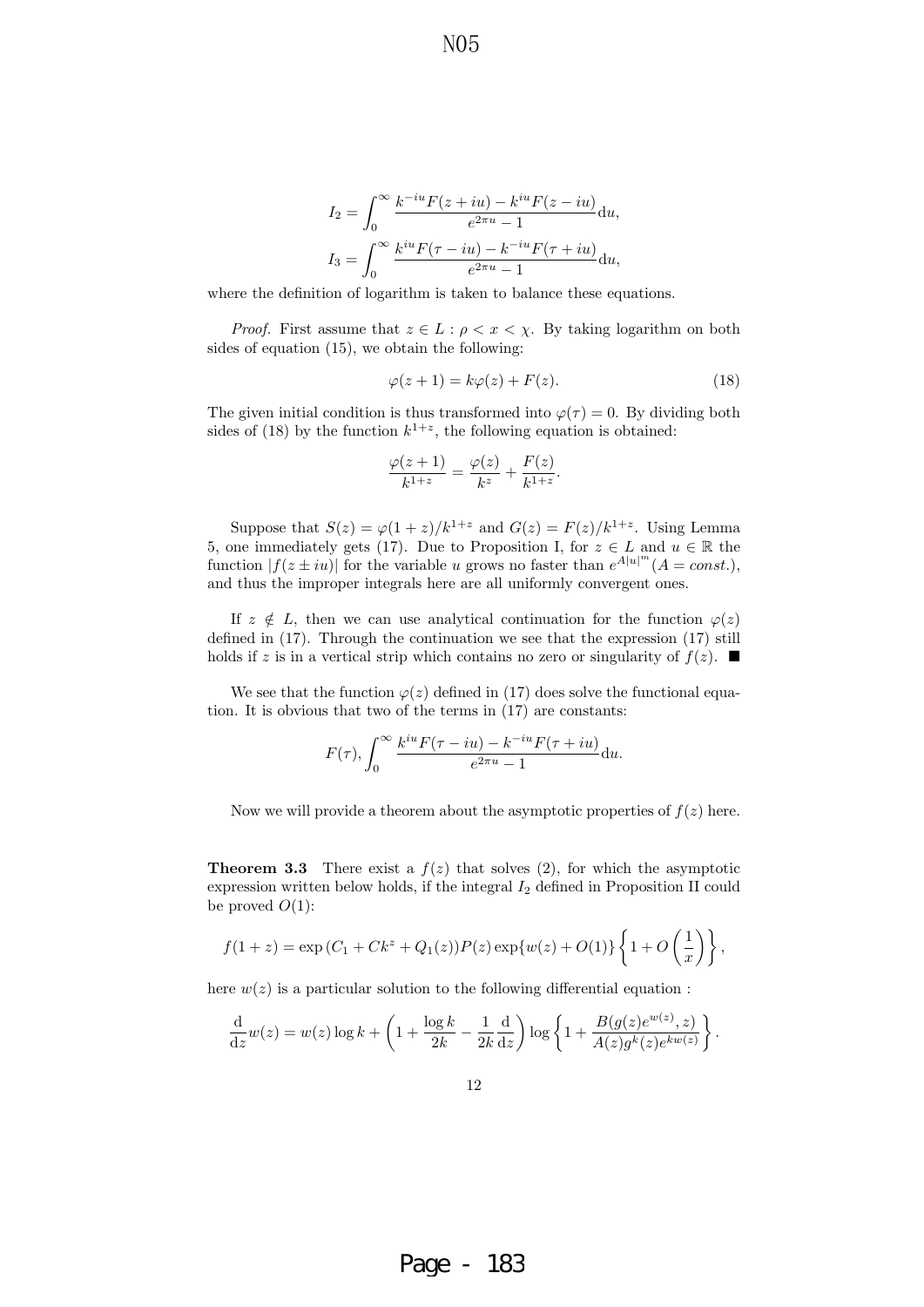Proof. We have

$$
\varphi(z) = Ak^z + k^z \int_{\tau}^{z} \frac{F(\zeta)}{k^{\zeta}} d\zeta - \frac{F(z)}{2k} - i\frac{I_2}{k},\tag{19}
$$

where the constants before  $k^z$  have already been emitted into one constant A. Divide equation (19) by  $k^z$  on both sides and differentiate the resulting expression. Take a small circle  $\mathcal L$  surrounding the point  $z$ , and assume that  $R(z) = \frac{i}{k^z} I_2$ . Using Cauchy's theorem we obtain

$$
R'(z) = \frac{1}{2\pi i} \oint_{\mathcal{L}} \frac{R(\zeta)}{(\zeta - z)^2} \mathrm{d}\zeta.
$$

According to Cauchy's inequality for the derivatives of analytical functions, we see that

$$
|R'(z)| \leq \frac{\max R(z)|_{z \in \mathcal{L}}}{r_{\mathcal{L}}} = O\left(\frac{1}{k^z}\right).
$$

Thus

$$
\varphi'(z) = \varphi(z) \log k + F(z) - \frac{1}{2k} F'(z) + \frac{1}{2k \log k} F(z) + O(1). \tag{20}
$$

Equation (20) suggests that  $\varphi(z)$  holds the same asymptotic property as the following ordinary differential equation does:

$$
\frac{\mathrm{d}}{\mathrm{d}z}w(z) = w(z) \log k + \left(1 + \frac{\log k}{2k} - \frac{1}{2k}\frac{\mathrm{d}}{\mathrm{d}z}\right) \log \left\{1 + \frac{B(g(z)e^{w(z)}, z)}{A(z)g^k(z)e^{kw(z)}}\right\},
$$

where  $w(z)$  is a particular solution to the differential equation. The initial condition for the differential equation can always be chosen to satisfy  $w(z)$  −  $\varphi(z) = O(1)$ . So we can obtain such a result:

$$
\varphi(z) = \log \frac{f(z)}{g(z)} = w(z) + O(1).
$$
 (21)

Taking exponent on both sides of equation (21) and using the result in Theorem 3.1, the asymptotic formula for  $f(z)$  is obtained. Thus the proof of Theorem 3.3 is completed.

# **4 Further Discussion and Prospects**

This section is to give some further discussion on the results of this paper.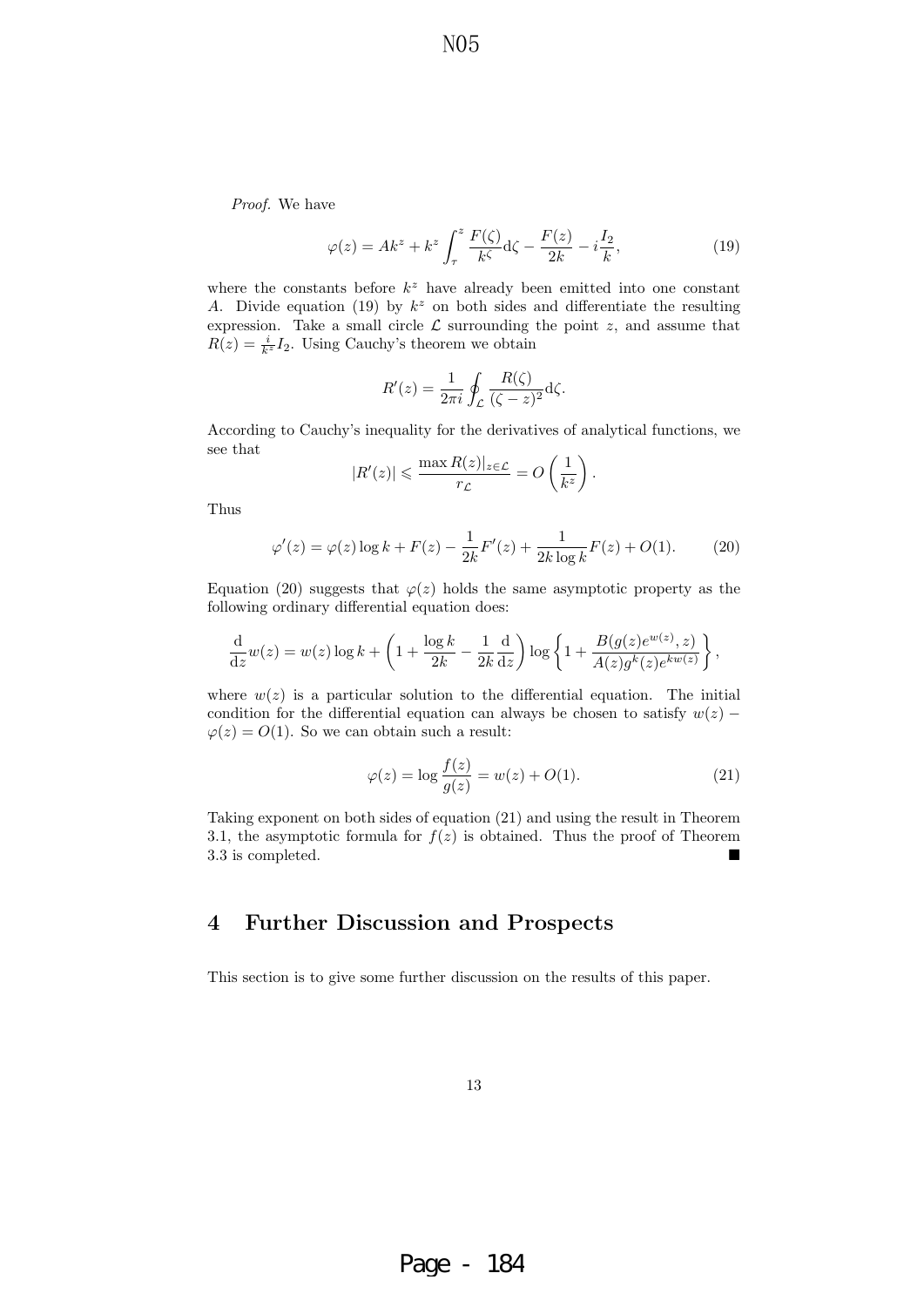### **4.1 An Example of Asymptotic Estimating**

The results of Theorem 3.1, 3.2 and 3.3 are useful when asymptotic estimation is needed. Here is an example.

Consider a sequence  ${b_n}$ , which is given by recursion formula:

$$
b_1 = 1, b_{n+1} = e^{\frac{1}{n+1}} n^2 b_n^2.
$$

Rewrite it as a functional equation:

$$
g(1) = 1, g(z+1) = e^{\frac{1}{z+1}} z^2 g(z).
$$

Using Theorem 3.1, one can immediately obtain

$$
b_{n+1} = g(n+1) = \frac{1}{n^2} \exp\{C2^n\} \left\{ 1 + O\left(\frac{1}{n}\right) \right\},\,
$$

where

$$
C = \frac{1}{2} \sum_{l=1}^{\infty} \left( \frac{\log l}{2^l} - \frac{1}{(l+2)2^l} \right).
$$

The sequence  ${b_n}$  grows extremely fast.

### **4.2 About Solving the Functional Equation**

As stated in Theorem 3.3, the differential equation for  $w(z)$  can be used as an approximation only if the error term, say, the integral  $I_2$ , is proved to be  $O(1)$ . But how can this error term be calculated precisely enough, before finding the solution to functional equation (2)? This needs more thoroughly studies on the iteration sequence, under the conception of dynamical systems. Take polynomial as a special case, say, assume functional equation (2) to be

$$
f(1+z) = P(f(z)) = a_n(f(z))^n + a_{n-1}(f(z))^{n-1} + \dots + a_1f(z) + a_0.
$$
 (22)

As claimed in Corollary 3.2, the solution to this functional equation is oscillatory if the all the coefficients except  $a_n$  vanish. Then a question naturally emerges: what if we are trying to study the general form of functional equation  $(22)$ ? Does the property of oscillation remain, or transform into some behaviours harder to figure out? Proposition I in 3.2 suggests that the oscillatory property is general and essential for these functional equations. Also, as stated in [5], the Julia set of a polynomial  $J(P) \neq \mathbb{C}$ . Intuitively speaking, this might be the analogue of the "oscillation" to the general form (22). If all the properties of the solution to (21) are figured out, then the dynamical systems generated by the iteration of  $P(z)$  can be just identified as the values of one single function f on different sequences.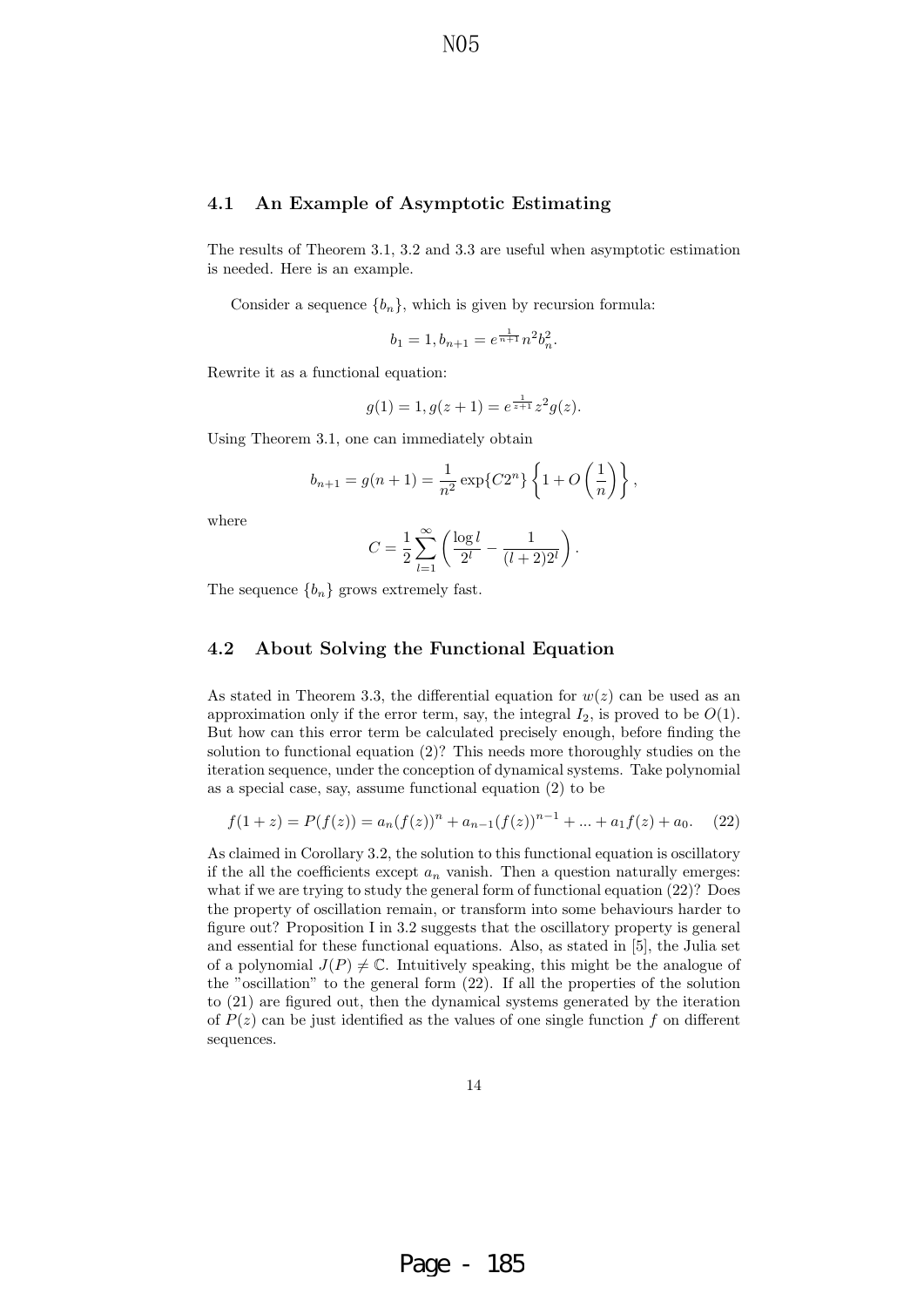The conditions in Lemma 4 imply the existence of analytical solutions to  $(2)$ (in an unbounded region). The idea of transforming the functional equation into operator equations might be not unworthy of some more thorough researches. The analogue of the linear operator  $e^D$  is

$$
E(D) = \sum_{n=0}^{\infty} A_n(z) \frac{d^n}{dz^n}.
$$

Here  $\{A_n(z)\}\$ is a family of analytical functions. The discussions about the "ordinary differential equation of infinite order" can be generalized as

$$
E(D)f(z) = f(\varphi(z)),
$$

where  $\varphi(z)$  is analytical. Suppose that  $E(D)f(z) = f(\varphi(z))$ . Use Cauchy's formula:

$$
E(D)f(z) = \sum_{n=0}^{\infty} \frac{1}{2\pi i} \oint_L \frac{G(\zeta)A_n(z)}{(\zeta - z)^{n+1}} \mathrm{d}\zeta = \frac{1}{2\pi i} \oint_L \frac{f(\zeta)}{\zeta - \varphi(z)} \mathrm{d}\zeta.
$$

The functions  $A_n(z)$  can be so chosen to make the equality hold, or, in other words, just determined by comparing the series to the expansion of  $(\zeta - \varphi(z))^{-1}$ . Thus the functional equation containing the term  $f \circ \varphi$  can be transformed into an operator equation, or an "differential equation of infinite order". Then it is possible that the operator equation can be approximated by a sequence of differential equations, which means to ignore the differentiation terms with high orders, as claimed in Section 2.2. The problem of convergence emerges here, and thus waiting for more profound and thorough studies.

Further more, the singularities of  $f(z)$  may be worthy of more consideration. Generally speaking, the point  $\infty$  is the limit of the singularities of  $f(z)$ . Actually, if  $A(z)$  has singularities, then so does  $f(z)$ : if  $z_0$  is a singularity of  $A(z)$ , then generally it is the singularity of  $f(1+z)$ . Then  $z_0 - 1$  is the singularity of  $f(z)$ ... Generally speaking,  $f(z)$  has infinite many singularities, and  $\infty$  is a limit point of them. As stated in Proposition I in 3.2, the point  $\infty$  behaves just like an essential singularity, though it is not isolated. So there will be a question: is there any analogue of Julia's theorem on asymptotic values, as stated in [6], for this condition? Intuitively speaking, the solution to this problem may not be similar to that for meromorphic functions. For meromorphic functions the problem of asymptotic values is related to Picard's Theorem, as stated in [6]. If the asymptotic property of the generalized equation (2) is clarified, then one might be able to find out the error term  $I_2$  more precisely. Also, this will be useful for the studied on chaotic dynamical systems.

# **References**

[1] Z. X. Wang, D. R. Guo, Special Functions, Peking University Press, 2004.